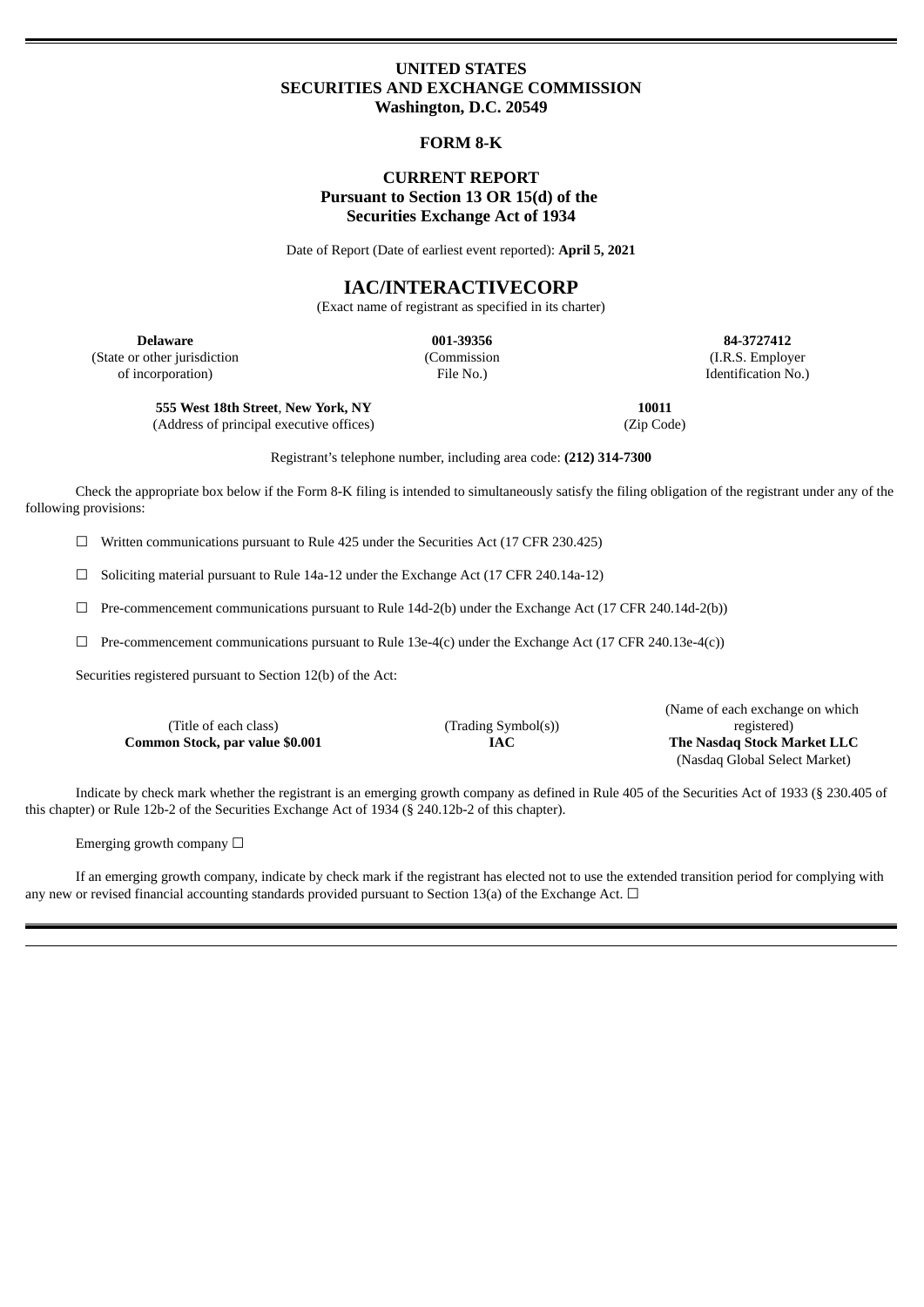Effective as of April 5, 2021, the board of directors of IAC/InterActiveCorp (the "Company") approved an amendment and restatement of the Company's amended and restated by-laws (as amended and restated, the " $By\text{-}Laws$ ") in order to add a new Article XIII containing a forum selection provision and to make certain other ministerial changes.

The By-Laws provide that, unless the Company consents in writing to the selection of an alternative forum, the Delaware Court of Chancery in the State of Delaware (the "Delaware Court of Chancery") shall be the sole and exclusive forum for (i) any derivative action or proceeding brought on behalf of the Company, (ii) any action asserting a claim for or based on a breach of a fiduciary duty owed by any current or former director, officer, other employee or agent or stockholder of the Company to the Company or the Company's stockholders, including a claim alleging the aiding and abetting of such a breach of fiduciary duty, (iii) any action asserting a claim against the Company or any current or former director, officer, other employee or agent or stockholder of the Company arising pursuant to any provision of the General Corporation Law of the State of Delaware or the Certificate of Incorporation of the Company or the By-Laws of the Company (as either may be amended from time to time), (iv) any action asserting a claim related to or involving the Company or any current or former director, officer, other employee or agent or stockholder that is governed by the internal affairs doctrine, or (v) any action asserting an "internal corporate claim" as that term is defined in Section 115 of the General Corporation Law of the State of Delaware (or, if the Delaware Court of Chancery lacks jurisdiction over any such action or proceeding, the sole and exclusive forum for such action or proceeding shall be another state or federal court located within the State of Delaware).

Further, unless the Company consents in writing to the selection of an alternative forum, the federal district courts of the United States of America shall be the exclusive forum for the resolution of any complaint asserting a cause of action arising under the Securities Act of 1933, as amended, against any person in connection with any offering of the Company's securities, including, without limitation and for the avoidance of doubt, any auditor, underwriter, expert, control person or other defendant.

The amendments to the By-Laws do not deny substantive claims under Delaware law that stockholders are legally entitled to bring and are intended to help prevent duplicative, multi-forum litigation, which can cost the Company a significant amount of resources to defend and lead to inconsistent results.

This description is qualified in its entirety by reference to the full text of the Amended and Restated By-Laws, which is filed as Exhibit 3.1 to this Current Report on Form 8-K and is incorporated herein by reference.

### **Item 9.01. Financial Statements and Exhibits.**

(d) Exhibits.

| <b>Exhibit No.</b> | <b>Description of Exhibit</b>                                                |
|--------------------|------------------------------------------------------------------------------|
| <u>3.1</u>         | Amended and Restated By-Laws of IAC/InterActiveCorp                          |
| 104                | Cover Page Interactive Data File (embedded within the Inline XBRL document). |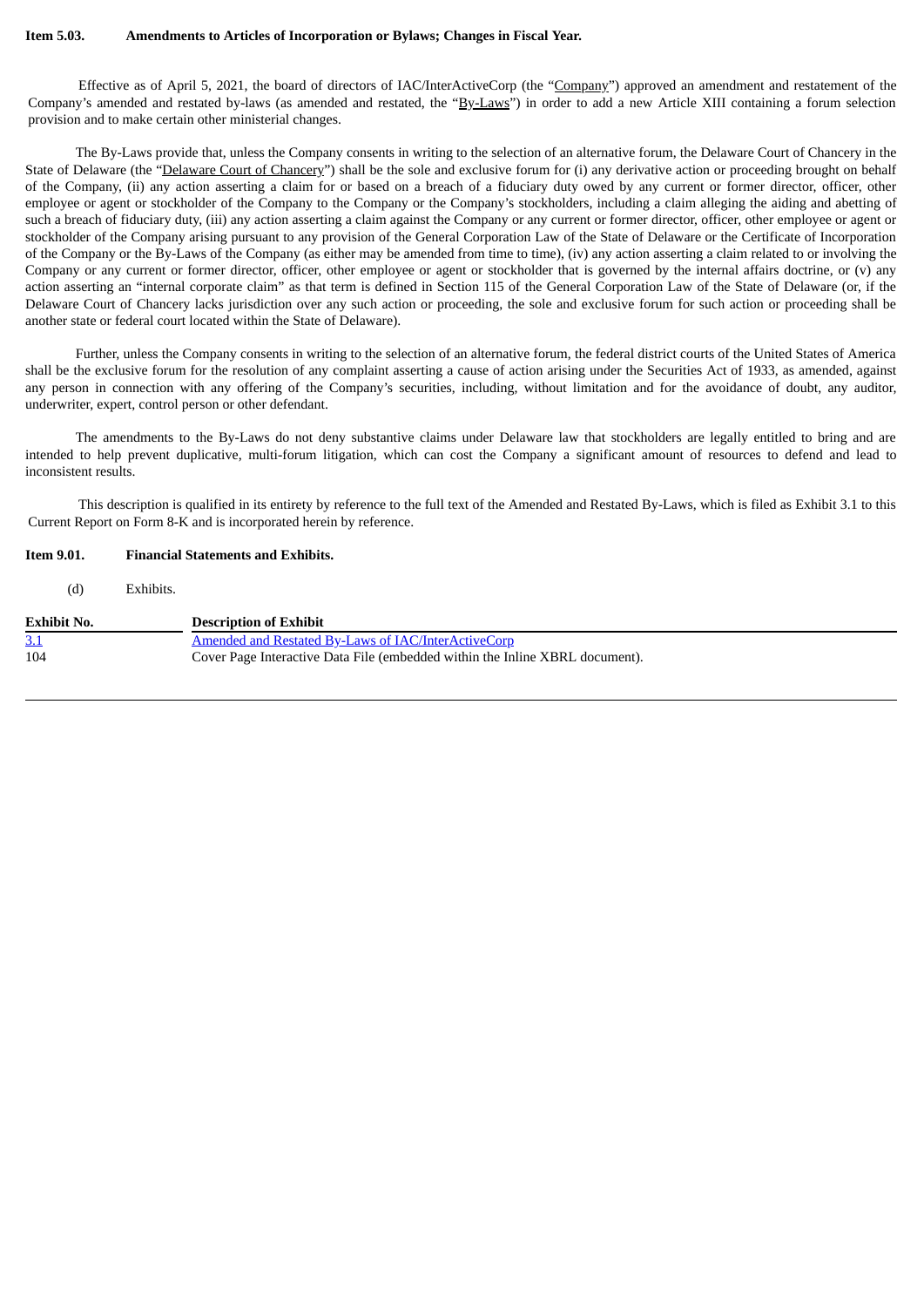# **SIGNATURES**

Pursuant to the requirements of the Securities Exchange Act of 1934, the Registrant has duly caused this report to be signed on its behalf by the undersigned hereunto duly authorized.

# **IAC/INTERACTIVECORP**

By: /s/ Kendall Handler

Name: Kendall Handler

Title: Senior Vice President & General Counsel

Date: April 9, 2021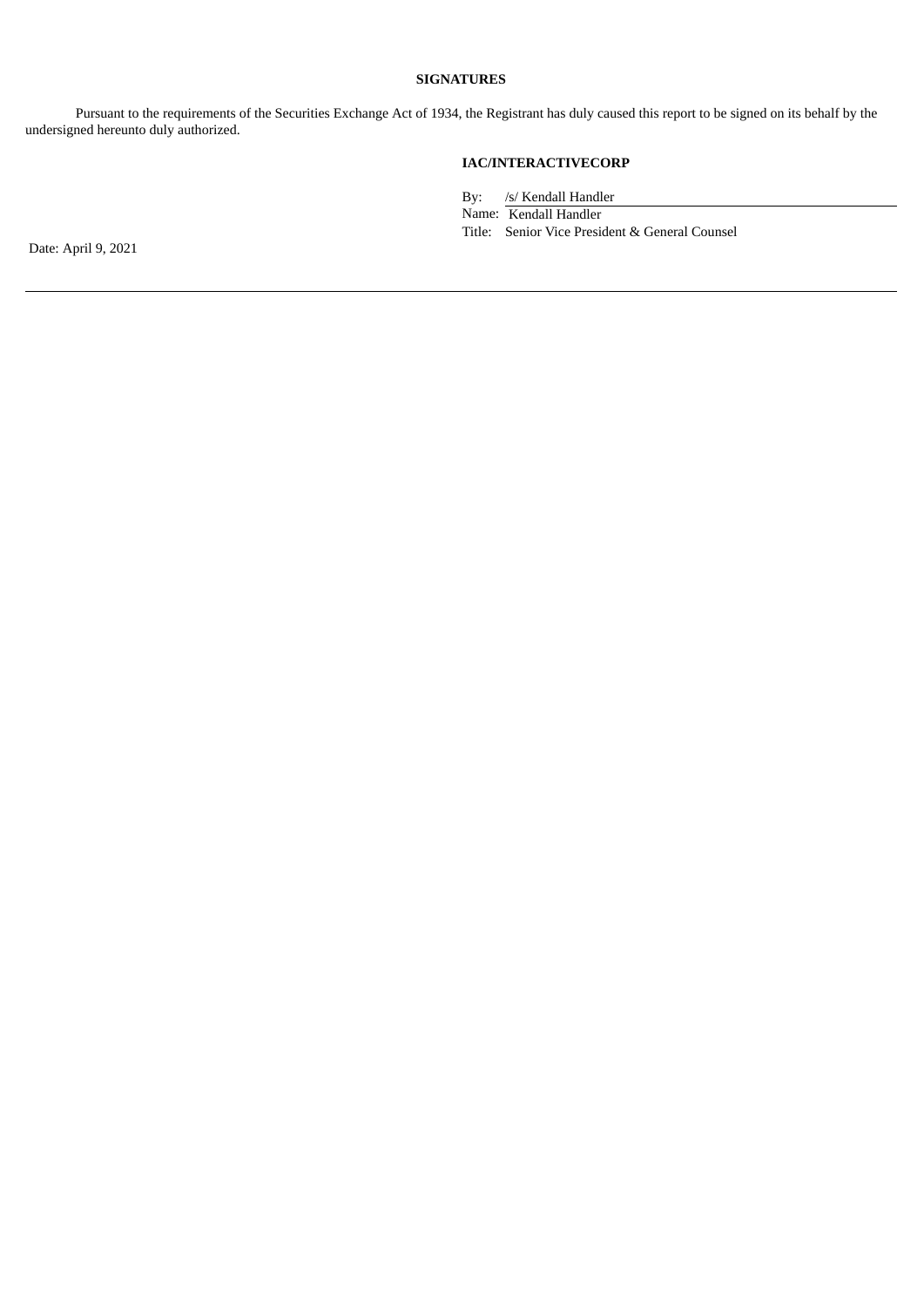### **AMENDED AND RESTATED BY-LAWS OF IAC/INTERACTIVECORP**

#### **ARTICLE I**

#### **OFFICES**

<span id="page-3-0"></span>Section 1. Principal Office. The registered office of IAC/InterActiveCorp (the "Corporation") shall be located in the City of Wilmington, County of New Castle, State of Delaware.

Section 2. Other Offices. The Corporation may also have offices at such other places, both within and without the State of Delaware, as the Board of Directors may from time to time determine or the business of the Corporation may require.

#### **ARTICLE II**

#### **STOCKHOLDERS**

Section 1. Place of Meeting. Meetings of stockholders may be held at such place, either within or without the State of Delaware, as may be designated by the Board of Directors. If no designation is made, the place of the meeting shall be the principal office of the Corporation.

Section 2. Annual Meeting. The annual meeting of the stockholders shall be held at such date and time as may be fixed by resolution of the Board of Directors.

Section 3. Special Meetings. Special meetings of the stockholders may be called by the Chairman of the Board or a majority of the Board of **Directors** 

Section 4. Notice. Written notice stating the date, time and place, if any, of the meeting, the means of remote communication, if any, by which stockholders and proxy holders may be deemed to be present in person and vote at such meeting, and in case of a special meeting, the purpose or purposes thereof, shall be given to each stockholder entitled to vote thereat not less than ten (10) nor more than sixty (60) days prior thereto, either personally or by mail, facsimile, telegraph or other means of electronic communication, addressed to each stockholder at their address as it appears on the records of the Corporation; provided that notices to stockholders who share an address may be given in the manner permitted by the General Corporation Law of the State of Delaware. If mailed, such notice shall be deemed to be delivered when deposited in the United States mail so addressed, with postage thereon prepaid. If notice be by facsimile, telegram, or other means of electronic communication, such notice shall be deemed to be given at the time provided in the General Corporation Law of the State of Delaware. Such further notice shall be given as may be required by law. Meetings may be held without notice if all stockholders entitled to vote are present (unless any such stockholders are present for the purpose of objecting to the meeting as lawfully called or convened), or if notice is waived by those not present. Any previously scheduled meeting of the stockholders may be postponed, and (unless the Certificate of Incorporation otherwise provides) any special meeting of the stockholders may be canceled, by resolution of the Board of Directors upon public notice given prior to the time previously scheduled for such meeting of stockholders.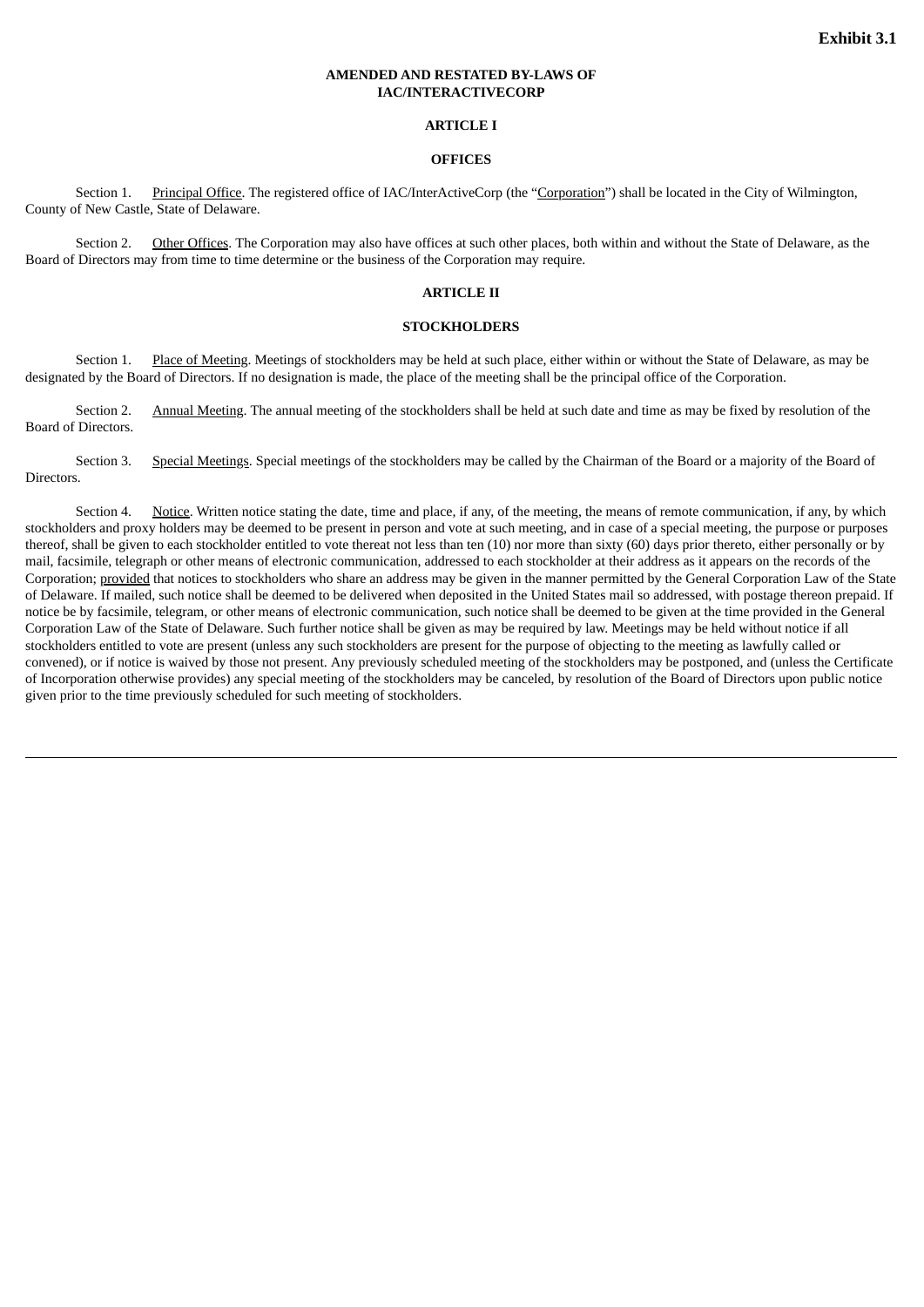Section 5. Adjourned Meetings. The chair of the meeting or a majority of the voting power of the shares so represented may adjourn the meeting from time to time, whether or not there is a quorum. When a meeting is adjourned to another time or place, except as required by law, notice of the adjourned meeting need not be given if the time, place, if any, thereof and the means of remote communication, if any, by which stockholders and proxy holders may be deemed to be present in person and vote at such meeting, are announced at the meeting at which the adjournment is taken, if the adjournment is for not more than thirty (30) days, and if no new record date is fixed for the adjourned meeting. At the adjourned meeting the Corporation may transact any business that might have been transacted at the original meeting.

Section 6. Quorum. Except as otherwise required by law, the holders of shares representing a majority of the voting power of the Corporation entitled to vote, present in person or represented by proxy, shall constitute a quorum at all meetings of the stockholders for the transaction of business; provided, however, that where a separate vote by a class or series or classes or series is required, a majority of the outstanding shares of such class or series or classes or series shall constitute a quorum with respect to such vote. If a quorum shall not be present or represented at any meeting of the stockholders, the stockholders entitled to vote thereat, present in person or represented by proxy, shall have the power to adjourn the meeting from time to time, without notice other than announcement at the meeting, until a quorum shall be present or represented. If at such adjourned meeting, a quorum shall be present or represented, any business may be transacted that might have been transacted at the meeting as originally notified.

Section 7. Voting. Except as otherwise provided in the Certificate of Incorporation, each stockholder shall at every meeting of the stockholders be entitled to vote in person or by proxy each share of the class of capital stock having voting power held by such stockholder.

Section 8. Procedure for Election of Directors; Required Vote. Election of directors at all meetings of the stockholders at which directors are to be elected shall be by ballot, and, subject to the rights of the holders of shares of Preferred Stock to elect directors under specified circumstances, a plurality of the votes cast thereat shall elect directors. Except as otherwise provided by law, the Certificate of Incorporation, or these By-Laws, in all matters other than the election of directors, the affirmative vote of a majority of the voting power of the shares present in person or represented by proxy at the meeting and entitled to vote on the matter shall be the act of the stockholders.

Section 9. Inspectors of Elections; Opening and Closing the Polls. The Board of Directors by resolution shall appoint one or more inspectors, which inspector or inspectors may include individuals who serve the Corporation in other capacities, including, without limitation, as officers, employees, agents or representatives, to act at the meetings of stockholders and make a written report thereof. One or more persons may be designated as alternate inspectors to replace any inspector who fails to act. If no inspector or alternate has been appointed to act or is able to act at a meeting of stockholders, the chair of the meeting shall appoint one or more inspectors to act at the meeting. Each inspector, before discharging the duties of an inspector, shall take and sign an oath faithfully to execute the duties of inspector with strict impartiality and according to the best of the inspector's ability. The inspectors shall have the duties prescribed by law.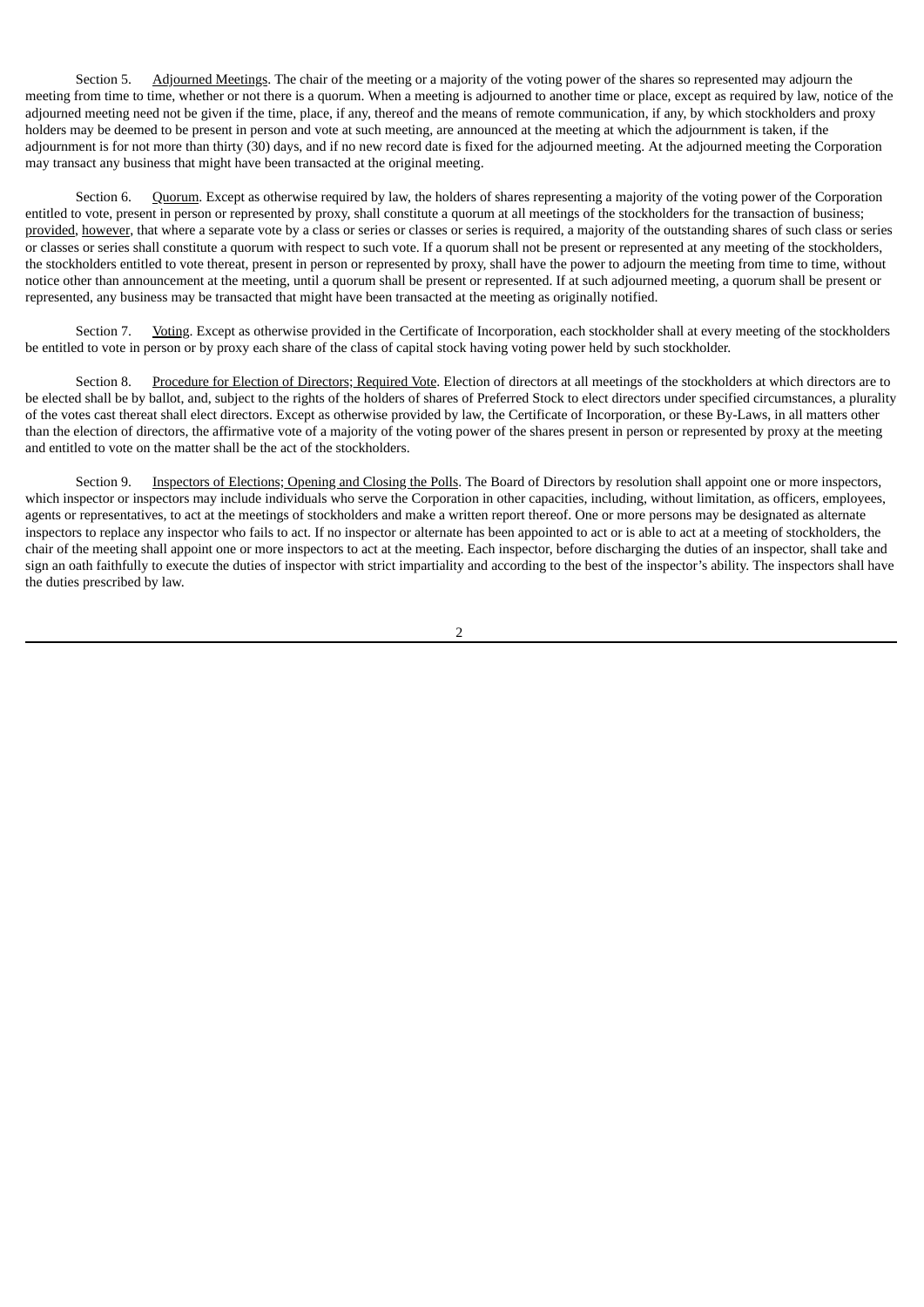The chair of the meeting shall fix and announce at the meeting the date and time of the opening and the closing of the polls for each matter upon which the stockholders will vote at a meeting. The Chairman (or their designee) shall preside as chair at all meetings of the stockholders. If the Chairman is not present and does not designate a presiding officer, the chair of the meeting shall be the Chief Executive Officer or a person designated by the Chief Executive Officer.

Section 10. Action Without Meeting. Any action required or permitted to be taken at any annual or special meeting of stockholders may be taken without a meeting, without prior notice and without a vote, if a consent in writing, setting forth the action so taken, is signed by the holders of outstanding stock having not less than the minimum number of votes that would be necessary to authorize or take such action at a meeting at which all of the shares entitled to vote thereon were present and voted; provided that prompt notice of such action shall be given to those stockholders who have not so consented in writing to such action without a meeting and who would have been entitled to notice of such meeting.

# **ARTICLE III**

# **DIRECTORS**

Section 1. Number and Tenure. The business and affairs of the Corporation shall be managed by the Board of Directors, the number thereof to be determined from time to time by resolution of the Board of Directors. Each director shall serve for a term of one year from the date of such director's election and until their successor is elected. Directors need not be stockholders.

Section 2. Resignation or Removal. Any director may at any time resign by delivering to the Board of Directors their resignation in writing. Any director or the entire Board of Directors may at any time be removed effective immediately, with or without cause, by the vote, either in person or represented by proxy, of a majority of the voting power of shares of stock issued and outstanding of the class or classes that elected such director and entitled to vote at a special meeting held for such purpose or by the written consent of a majority of the voting power of shares of stock issued and outstanding of the class or classes that elected such director.

Section 3. Vacancies. Vacancies and newly created directorships resulting from any increase in the authorized number of directors may be filled by the vote of a majority of the remaining directors elected by the stockholders who vote on such directorship, though less than a quorum, or a majority of the voting power of shares of such stock issued and outstanding and entitled to vote on such directorship at a special meeting held for such purpose or by the written consent of a majority of the voting power of shares of such stock issued and outstanding. The directors so chosen shall hold office until the next annual election and until their respective successors are duly elected.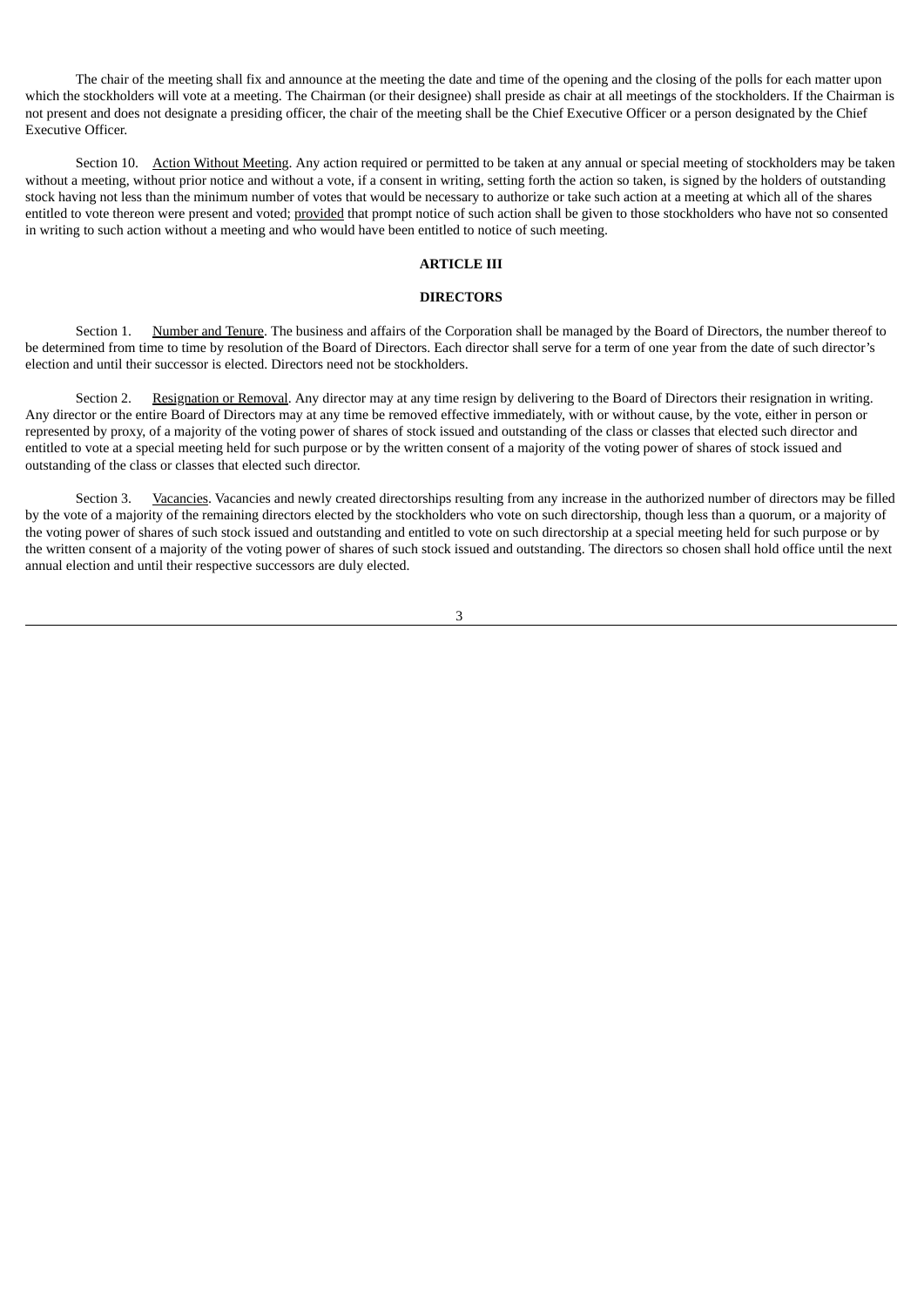Section 4. Regular Meetings. Regular meetings of the Board of Directors shall be held at such dates, times and places as may be designated by the Chairman of the Board, and shall be held at least once each year.

Section 5. Special Meetings. Special meetings of the Board of Directors may be called by or at the request of the Chairman of the Board or a majority of the directors. The person or persons calling a special meeting of the Board of Directors may fix a place and time within or without the State of Delaware for holding such meeting.

Section 6. Notice. Notice of any regular meeting or a special meeting shall be given to each director, either orally, by facsimile or other means of electronic communication or by hand delivery, addressed to each director at their address as it appears on the records of the Corporation. If notice be by facsimile or other means of electronic communication, such notice shall be deemed to be adequately delivered when the notice is transmitted at least twenty-four (24) hours before such meeting. If by telephone or by hand delivery, the notice shall be given at least twenty-four (24) hours prior to the time set for the meeting. Neither the business to be transacted at, nor the purpose of, any regular or special meeting of the Board of Directors need be specified in the notice of such meeting. A meeting may be held at any time without notice if all the directors are present or if those not present waive notice of the meeting in accordance with Article IX of these By-Laws.

Section 7. Quorum. At all meetings of the Board of Directors, a majority of the total number of directors shall constitute a quorum for the transaction of business and, unless otherwise provided in the Certificate of Incorporation or these By- Laws, the affirmative vote of a majority of the directors present at any meeting at which there is a quorum shall be an act of the Board of Directors. If a quorum is not present at any meeting of the Board of Directors, the directors present may adjourn the meeting from time to time, without notice, until a quorum shall be present. A director present at a meeting shall be counted in determining the presence of a quorum, regardless of whether a contract or transaction between the Corporation and any other corporation, partnership, association, or other organization in which such director is a director or officer or has a financial interest, is authorized or considered at such meeting.

Section 8. Action Without Meeting. Any action required or permitted to be taken at any meeting of the Board of Directors or of any committee thereof may be taken without a meeting if all members of the Board of Directors or such committee, as the case may be, consent thereto in writing or by electronic communication and such written consent or consents and copies of such communication or communications are filed with the minutes of proceedings of the Board of Directors or committee.

Section 9. Action by Conference Telephone. Members of the Board of Directors or any committee thereof may participate in a meeting of such Board of Directors or committee by means of a conference telephone or other communications equipment by means of which all persons participating in the meeting can hear each other, and such participation in a meeting shall constitute presence in person at such meeting.

Section 10. Committees. The Board of Directors may from time to time designate committees of the Board of Directors, with such lawfully delegable powers and duties as it thereby confers, to serve at the pleasure of the Board of Directors and shall, for those committees and any others provided for herein, elect a director or directors to serve as the member or members, designating, if it desires, other directors as alternate members who may replace any absent or disqualified member at any meeting of the committee. In the absence or disqualification of any member of any committee and any alternate member in their place, the member or members of the committee present at the meeting and not disqualified from voting, whether or not he or they constitute a quorum, may by unanimous vote appoint another member of the Board of Directors to act at the meeting in the place of the absent or disqualified member.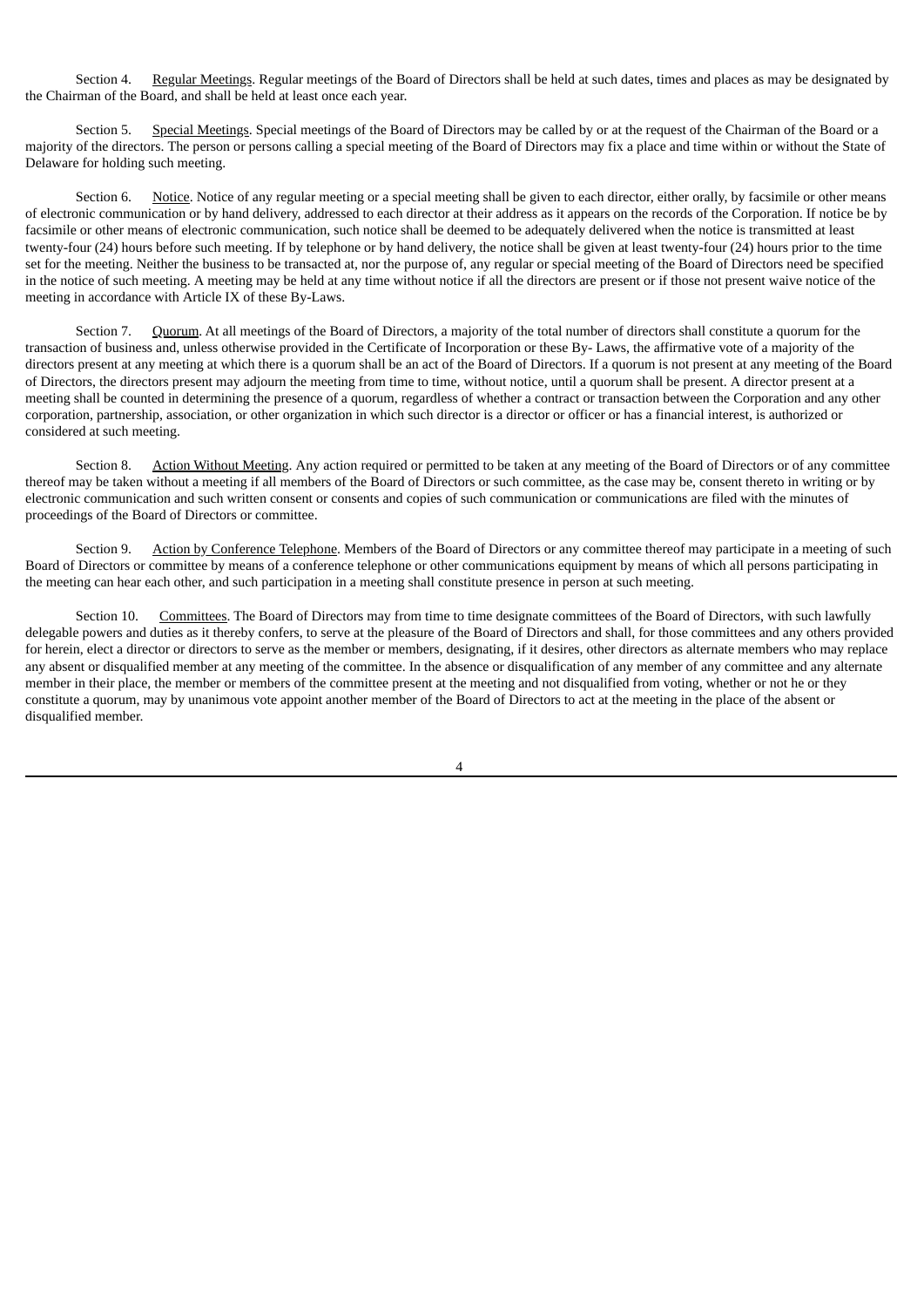Section 11. Compensation of Directors. The directors may be paid their expenses, if any, of attendance at each meeting of the Board of Directors and may be paid a fixed sum for attendance at each meeting of the Board of Directors or a stated salary as director. No such payment shall preclude any director from serving the Corporation in any other capacity and receiving compensation therefor. Members of committees may be allowed like compensation for attending committee meetings.

# **ARTICLE IV**

# **OFFICERS**

Section 1. Number and Salaries. The officers of the Corporation shall consist of a Chairman of the Board (the "Chairman"), a Chief Executive Officer (the "CEO"), a Secretary, a Treasurer, and such other officers and agents as may be deemed necessary by the Board of Directors. Any two (2) or more offices may be held by the same person.

Section 2. Election and Term of Office. The officers of the Corporation shall be elected by the Board of Directors at the first meeting of the Board of Directors following the stockholders' annual meeting, and shall serve for a term of one (1) year and until a successor is elected by the Board of Directors. Unless otherwise provided in the Certificate of Incorporation or these By-Laws, any officer appointed by the Board of Directors may be removed, with or without cause, at any time by the Chairman, the CEO or by the Board of Directors. Each officer shall hold their office until their successor is appointed or until such officer's earlier resignation, removal from office, or death. All officers elected by the Board of Directors shall each have such powers and duties as generally pertain to their respective offices, subject to the specific provisions of this Article IV. Such officers shall also have such powers and duties as from time to time may be conferred by the Board of Directors or by any committee thereof. The Board or any committee thereof may from time to time elect, or the Chairman or the CEO may appoint, such other officers (including a President, a Chief Financial Officer and one or more Vice Presidents) and such agents, as may be necessary or desirable for the conduct of the business of the Corporation. Such other officers and agents shall have such duties and shall hold their offices for such terms as shall be provided in these By-Laws or as may be prescribed by the Board or such committee or by the Chairman or the CEO, as the case may be.

Section 3. The Chairman. Except as otherwise provided in the Certificate of Incorporation, the Chairman shall be elected by the Board of Directors from their own number and shall preside as Chairman at all meetings of the Board of Directors. The Chairman shall be the Senior Executive of the Corporation (and, as such Senior Executive, an officer of the Corporation). The Chairman shall perform such duties and possess such powers as are customarily vested in the office of the Chairman of the Board or as may be vested in him by the Board of Directors. During time of any vacancy in the office of CEO or in the event of the absence of disability of the CEO, the Chairman shall have the duties and powers of the CEO unless otherwise determined by the Board of Directors. In no event shall any third party having dealings with the Corporation be bound to inquire as to any facts required by the terms of this Section 3 for the exercise by the Chairman of the powers of the CEO. The Chairman shall be empowered to sign all certificates, contracts and other instruments of the Corporation, and to do all acts that are authorized by the Board of Directors, and shall, in general, have such other duties and responsibilities as are assigned consistent with the authority of a Chairman of the Board of a corporation. In addition, the Board of Directors may designate by resolution one or more Vice Chairmen of the Board with such duties as may time to time be requested by the Board of Directors.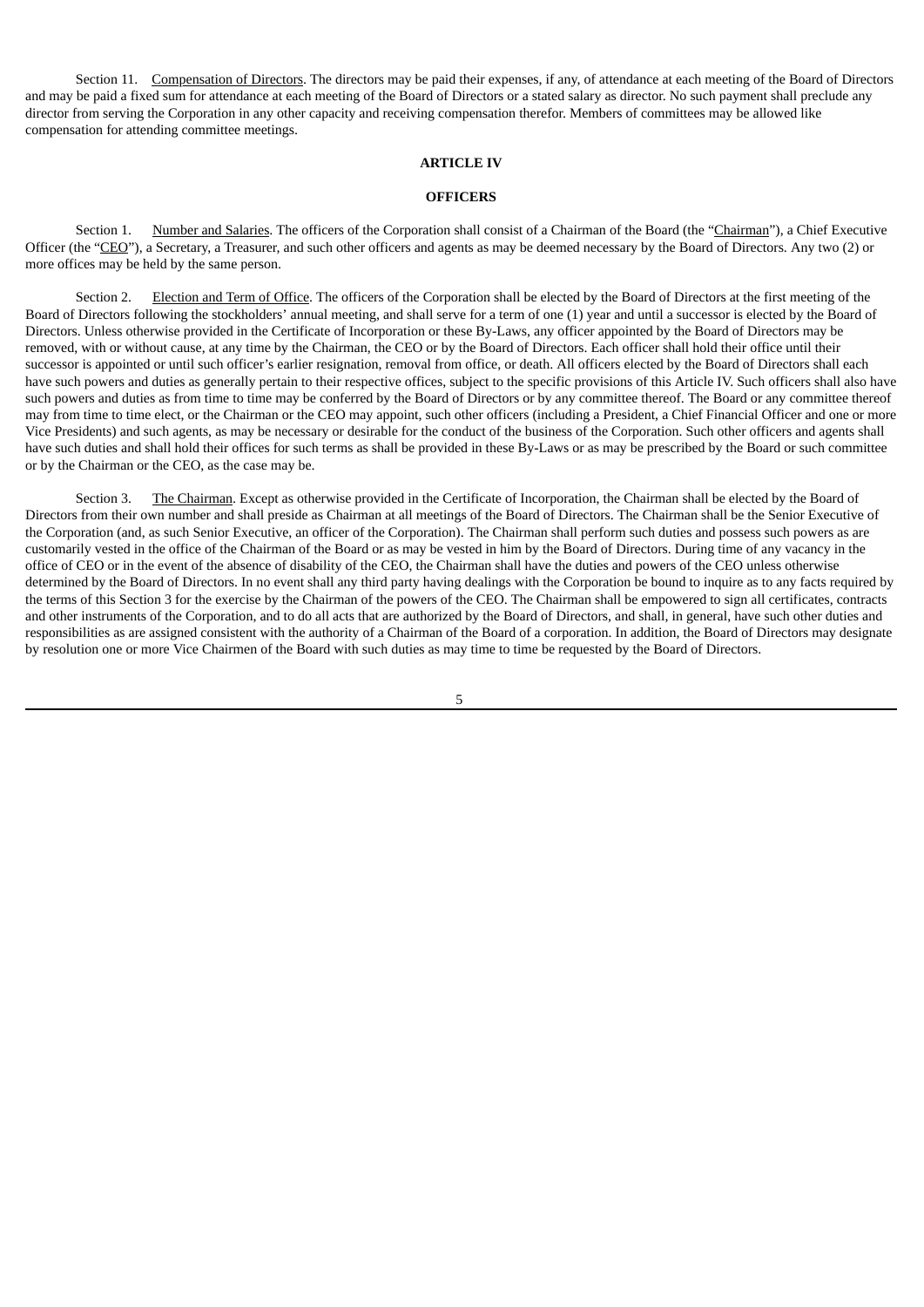Section 4. The Chief Executive Officer. The Board of Directors in consultation with the Chairman may elect a CEO. The CEO shall be responsible for the general management of the affairs of the Corporation and shall perform all duties incidental to their office. The CEO shall be empowered to sign all certificates, contracts and other instruments of the Corporation, and to do all acts that are authorized by the Board of Directors, and shall, in general, have such other duties and responsibilities as are assigned consistent with the authority of a Chief Executive Officer of a corporation. The CEO may be removed, with or without cause, at any time by the Chairman (in consultation with the Board of Directors) or by the Board of Directors.

Section 5. The President. The Board of Directors, the Chairman or the CEO may elect a President to have such duties and responsibilities as from time to time may be assigned to him by the Chairman, the CEO or the Board of Directors. The President shall be empowered to sign all certificates, contracts and other instruments of the Corporation, and to do all acts which are authorized by the Chairman, the CEO or the Board of Directors, and shall, in general, have such other duties and responsibilities as are assigned consistent with the authority of a President of a corporation.

Section 6. Chief Financial Officer. The Chief Financial Officer (if any) shall act in an executive financial capacity. The Chief Financial Officer shall assist the Chairman of the Board, the CEO and the President in the general supervision of the Corporation's financial policies and affairs. The Chief Financial Officer shall be empowered to sign all certificates, contracts and other instruments of the Corporation, and to do all acts which are authorized by the Chairman, the CEO or the Board of Directors, and shall, in general, have such other duties and responsibilities as are assigned consistent with the authority of a Chief Financial Officer of a corporation.

Section 7. Vice Presidents. The Board of Directors or the Chairman or the CEO may from time to time name one or more Vice Presidents that may include the designation of Executive Vice Presidents and Senior Vice Presidents all of whom shall perform such duties as from time to time may be assigned to him by the Chairman, the CEO or the Board of Directors.

Section 8. The Secretary. The Secretary shall keep the minutes of the proceedings of the meetings of the stockholders and of the Board of Directors (or, in the event of the absence of the Secretary from any such meeting, the Chairman of such meeting shall designate an officer of the Corporation to keep such minutes); the Secretary shall give, or cause to be given, all notices in accordance with the provisions of these By-Laws or as required by law, shall be custodian of the corporate records and of the seal of the Corporation, and, in general, shall perform such other duties as may from time to time be assigned by the Chairman, the CEO or the Board of Directors.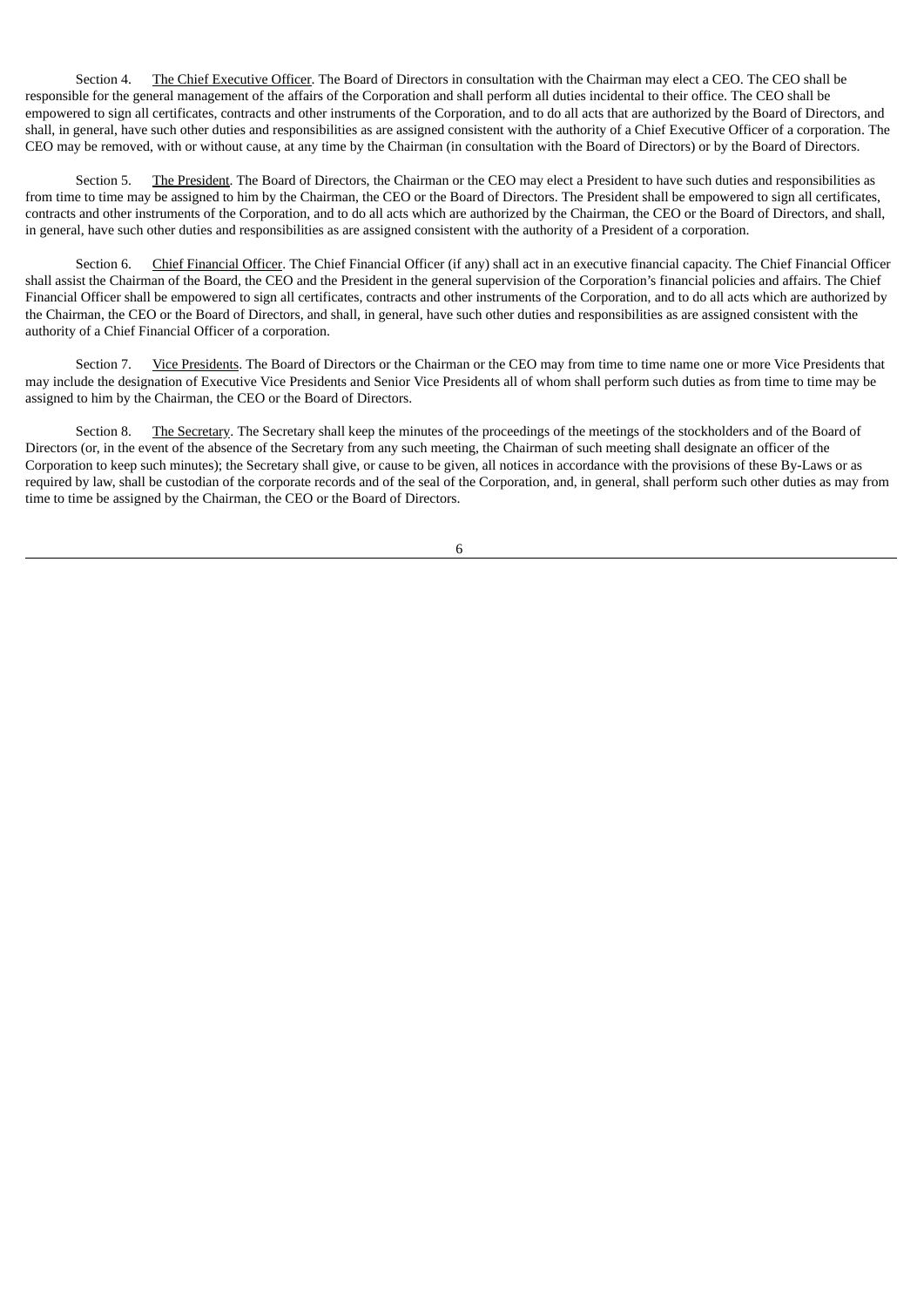Section 9. Treasurer. The Treasurer shall have the custody of the corporate funds and securities, shall keep, or cause to be kept, correct and complete books and records of account, including full and accurate accounts of receipts and disbursements in books belonging to the Corporation, shall deposit all monies and other valuable effects in the name and to the credit of the Corporation in such depositories as may be designated by the Board of Directors, and in general shall perform all duties incident to the office of Treasurer and such other duties as from time to time may be assigned to him by the Chairman, the CEO or the Board of Directors.

# **ARTICLE V**

# **CERTIFICATES OF STOCK**

Section 1. Signature By Officers. Every holder of stock in the Corporation shall be entitled to have a certificate signed by or in the name of the Corporation by the Chairman, the CEO or President, if any (or any Vice President), and by the Treasurer or the Secretary of the Corporation, certifying the number of shares owned by the stockholder in the Corporation.

Section 2. Facsimile Signatures. The signature of the Chairman, the CEO, President, Vice President, Treasurer or Secretary may be a facsimile. In case any officer or officers who have signed, or whose facsimile signature or signatures have been used on any such certificate or certificates shall cease to be such officer or officers of the Corporation, whether because of death, resignation or otherwise, before such certificate or certificates have been delivered by the Corporation, such certificate or certificates may nevertheless be adopted by the Corporation and be issued and delivered as though the person or persons who signed such certificate or certificates or whose facsimile signature or signatures have been used thereon had not ceased to be such officer or officers of the Corporation.

Section 3. Lost Certificates. The Board of Directors may direct that new certificate(s) be issued by the Corporation to replace any certificate(s) alleged to have been lost or destroyed, upon its receipt of an affidavit of that fact by the person claiming the certificate(s) of stock to be lost or destroyed. When authorizing such issue of new certificate(s), the Board of Directors may, in its discretion and as a condition precedent to the issuance thereof, require the owner of such lost or destroyed certificate(s), or such owner's legal representative, to advertise the same in such manner as it shall require and/or to give the Corporation a bond in such sum as it may direct as indemnity against any claim that may be made against the Corporation with respect to the certificate(s) alleged to have been lost or destroyed.

Section 4. Transfer of Stock. Upon surrender to the Corporation or its transfer agent of a certificate for shares duly endorsed or accompanied by proper evidence of succession, assignment or authority to transfer, the Corporation shall issue a new certificate to the person entitled thereto, cancel the old certificate and record the transaction upon its books.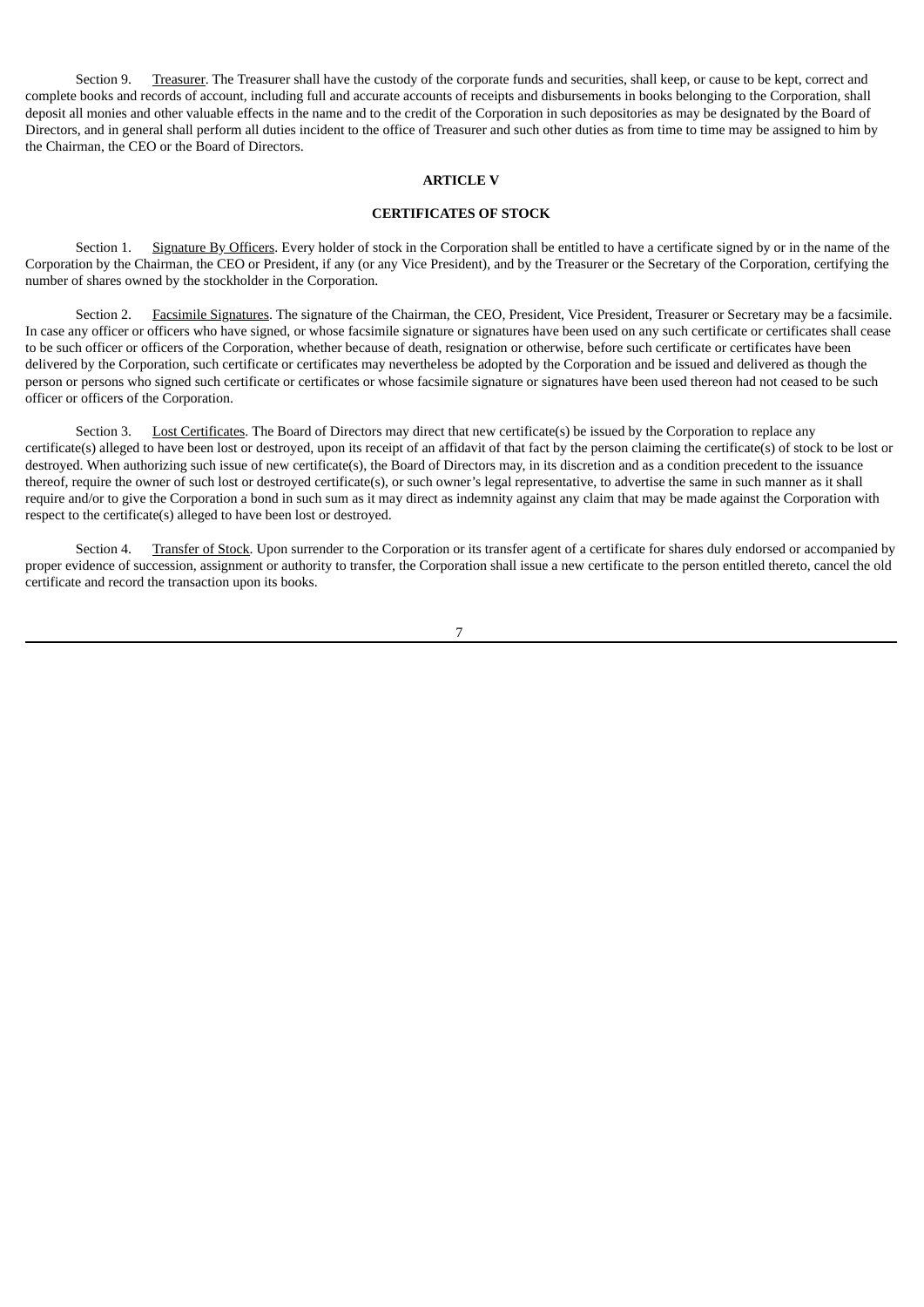Section 5. Closing of Transfer Books or Fixing of Record Date. In order that the Corporation may determine the stockholders entitled to notice of or to vote at any meeting of stockholders, or to receive payment of any dividend or other distribution or allotment of any rights or to exercise any rights in respect of any change, conversion or exchange of stock or for the purpose of any other lawful action, the Board of Directors may fix a record date, which record date shall not precede the date on which the resolution fixing the record date is adopted and, in the case of a meeting of stockholders, which record date shall not be more than sixty (60) nor less than ten (10) days before the date of any meeting of stockholders, nor more than sixty (60) days prior to the time for such other action as hereinbefore described; provided, however, that if no record date is fixed by the Board of Directors, the record date for determining stockholders entitled to notice of or to vote at a meeting of stockholders shall be at the close of business on the day next preceding the day on which notice is given or, if notice is waived, at the close of business on the day next preceding the day on which the meeting is held, and, for determining stockholders entitled to receive payment of any dividend or other distribution or allotment of rights or to exercise any rights of change, conversion or exchange of stock or for any other purpose, the record date shall be at the close of business on the day on which the Board of Directors adopts a resolution relating thereto.

A determination of stockholders of record entitled to notice of or to vote at a meeting of stockholders shall apply to any adjournment of the meeting; provided, however, that the Board of Directors may fix a new record date for the adjourned meeting.

In order that the Corporation may determine the stockholders entitled to consent to corporate action without a meeting (including by telegram, cablegram or other electronic communication as permitted by law), the Board of Directors may fix a record date, which shall not precede the date upon which the resolution fixing the record date is adopted by the Board of Directors, and which record date shall be not more than ten (10) days after the date upon which the resolution fixing the record date is adopted. If no record date has been fixed by the Board of Directors and no prior action by the Board of Directors is required by the General Corporation Law of the State of Delaware, the record date shall be the first date on which a consent setting forth the action taken or proposed to be taken is delivered to the Corporation in the manner prescribed by Article I, Section 10 hereof. If no record date has been fixed by the Board of Directors and prior action by the Board of Directors is required by the General Corporation Law of the State of Delaware with respect to the proposed action by consent of the stockholders without a meeting, the record date for determining stockholders entitled to consent to corporate action without a meeting shall be at the close of business on the day on which the Board of Directors adopts the resolution taking such prior action.

Section 6. Registered Stockholders. The Corporation shall be entitled to recognize the exclusive right of a person registered on its books as the owner of shares to receive dividends and to vote as such owner. Except as otherwise provided by law, the Corporation shall not be bound to recognize any equitable or other claim to or interest in such shares on the part of any other person whether or not it shall have express or other notice thereof.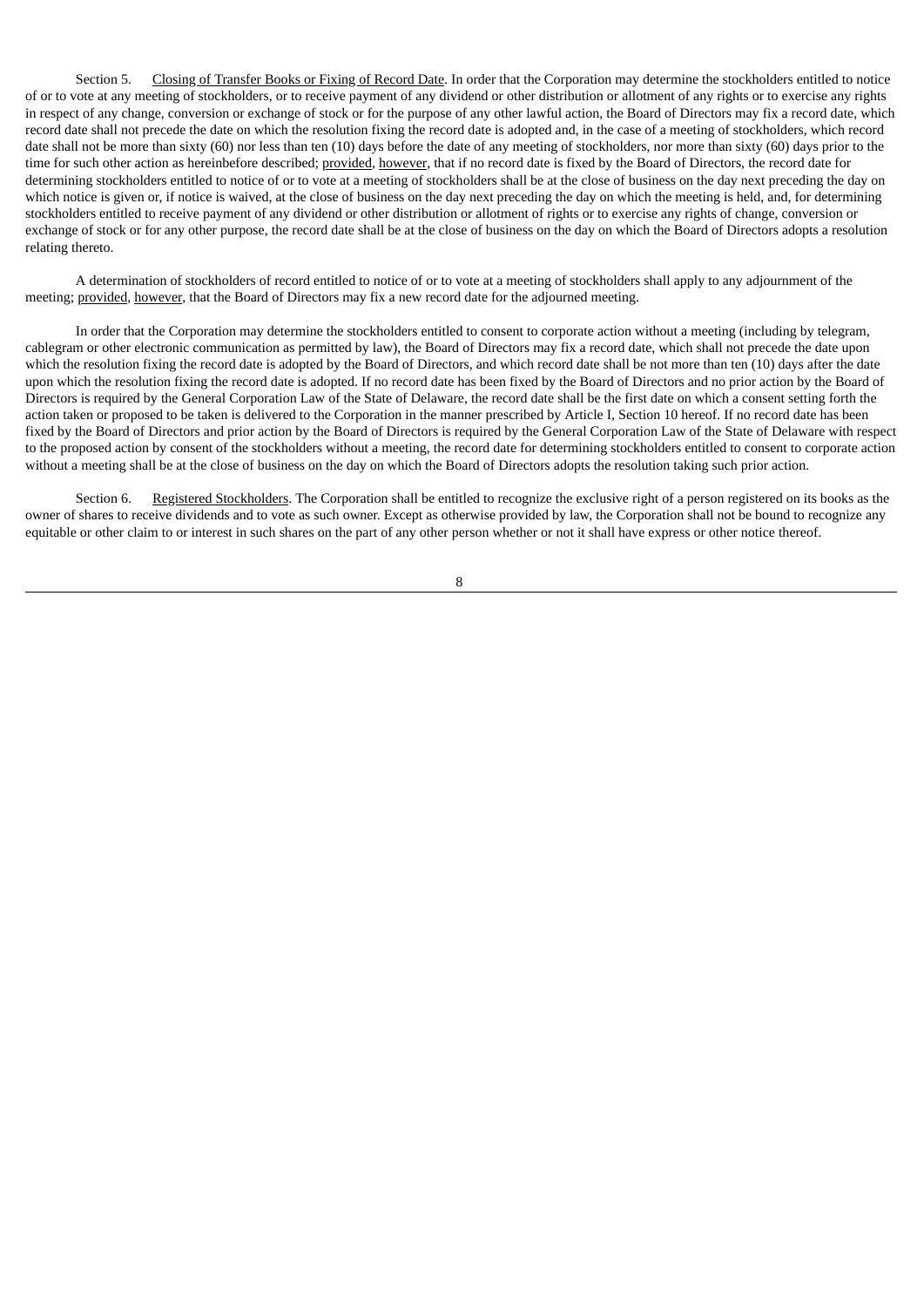### **ARTICLE VI**

### **CONTRACTS, CHECKS, AND DEPOSITS**

Section 1. Contracts. When the execution of any contract or other instrument has been authorized by the Board of Directors without specification of the executing officers, the Chairman, the CEO, the President, any Vice President, the Treasurer and the Secretary, may execute the same in the name of and on behalf of the Corporation and may affix the corporate seal thereto.

Section 2. Checks. All checks or demands for money and notes of the Corporation shall be signed by such officer or officers or such other person or persons as the Board of Directors may from time to time designate.

Section 3. Accounts. Bank accounts of the Corporation shall be opened, and deposits made thereto, by such officers or other persons as the Board of Directors may from time to time designate.

## **ARTICLE VII**

#### **DIVIDENDS**

Section 1. Declaration of Dividends. Subject to the provisions, if any, of the Certificate of Incorporation, dividends upon the capital stock of the Corporation may be declared by the Board of Directors at any regular or special meeting, pursuant to law. Dividends may be paid in cash, in property or contractual rights, or in shares of the Corporation's capital stock.

Section 2. Reserves. Before payment of any dividend, there may be set aside out of any funds of the Corporation available for dividends such sum or sums as the Board of Directors from time to time, in its absolute discretion, thinks proper as a reserve or reserves to meet contingencies or for equalizing dividends, or for repairing or maintaining any property of the Corporation, or for such other purpose as the Board of Directors shall think conducive to the interests of the Corporation, and the Board of Directors may modify or abolish any such reserve in the manner in which it was created.

#### **ARTICLE VIII**

#### **FISCAL YEAR**

The fiscal year of the Corporation shall be established by the Board of Directors.

#### **ARTICLE IX**

#### **WAIVER OF NOTICE**

Whenever any notice whatever is required to be given by law, the Certificate of Incorporation or these By-Laws, a written waiver thereof, signed by the person or persons entitled to such notice, or a waiver by electronic communications by such person or persons whether before or after the time stated therein, shall be deemed equivalent to the giving of such notice. Neither the business to be conducted at, nor the purpose of such meeting, need be specified in such waiver. Attendance of a person at a meeting shall constitute a waiver of notice of such meeting, except where a person attends a meeting for the express purpose of objecting at the beginning of the meeting, to the transaction of any business because the meeting is not lawfully called or convened.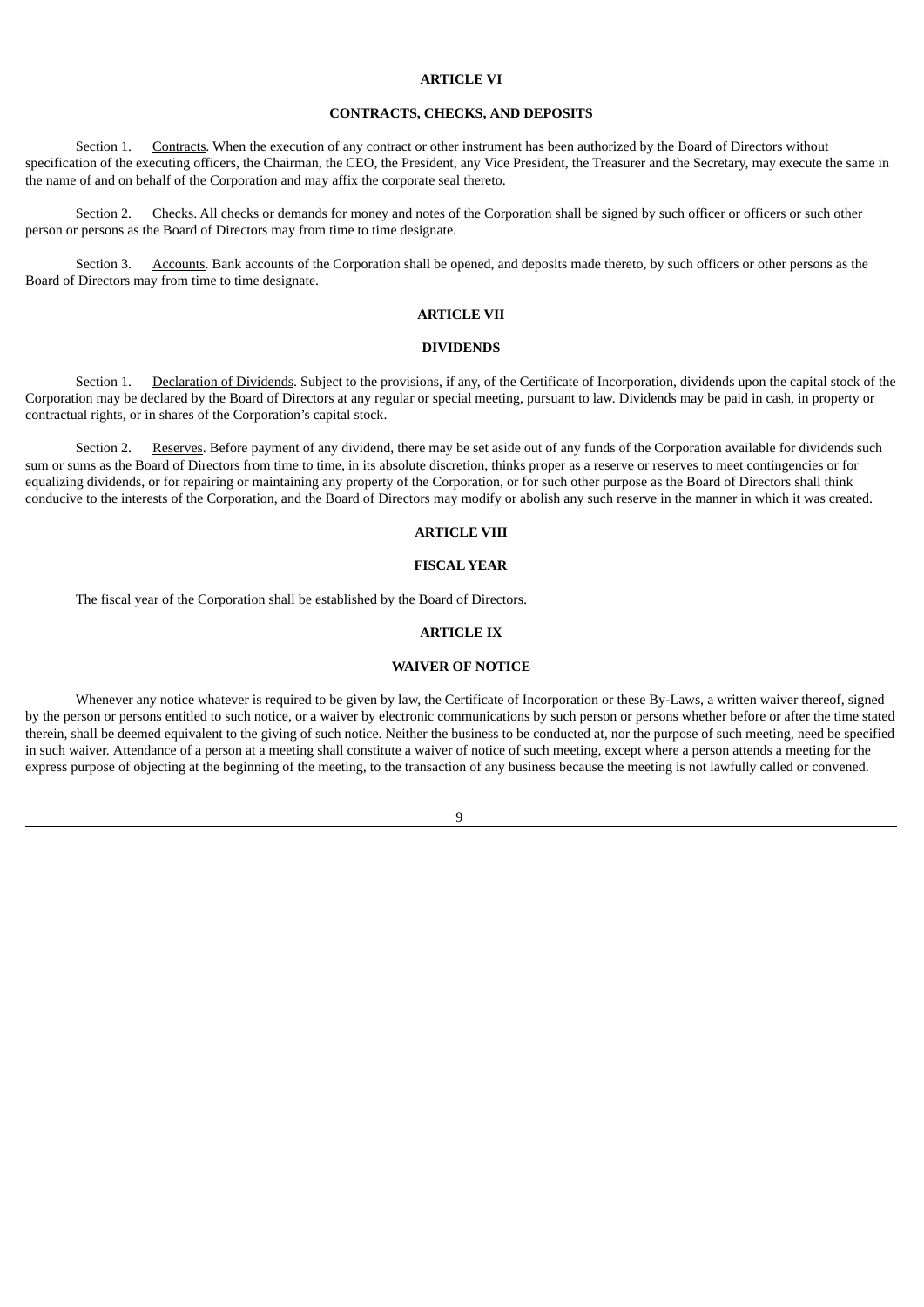### **ARTICLE X**

#### **SEAL**

The corporate seal shall have inscribed thereon the name of the Corporation, the year of its organization, and the words "Corporate Seal, Delaware". The seal may be used by causing it or a facsimile thereof to be impressed or affixed or otherwise reproduced.

# **ARTICLE XI**

#### **AMENDMENTS**

Except as expressly provided otherwise by the General Corporation Law of the State of Delaware, the Certificate of Incorporation, or other provisions of these By-Laws, these By-Laws may be altered, amended or repealed and new By-Laws adopted at any regular or special meeting of the Board of Directors by an affirmative vote of a majority of all directors.

#### **ARTICLE XII**

# **INDEMNIFICATION AND INSURANCE**

Section 1. Indemnification. (A) Each person who was or is made a party or is threatened to be made a party to or is otherwise involved in any action, suit or proceeding, whether civil, criminal, administrative or investigative (hereinafter a "proceeding"), by reason of the fact that he or a person of whom he is the legal representative is or was, at any time during which this By-Law is in effect (whether or not such person continues to serve in such capacity at the time any indemnification or payment of expenses pursuant hereto is sought or at the time any proceeding relating thereto exists or is brought), a director or officer of the Corporation, or is or was at any such time serving at the request of the Corporation as a director, officer or trustee of another corporation or of a partnership, joint venture, trust or other enterprise, including service with respect to employee benefit plans maintained or sponsored by the Corporation (each such person, an "indemnitee"), whether the basis of such proceeding is alleged action in an official capacity as a director, officer or trustee or in any other capacity while serving as a director, officer or trustee, shall be indemnified and held harmless by the Corporation to the fullest extent authorized by the General Corporation Law of the State of Delaware as the same exists or may hereafter be amended (but, in the case of any such amendment, only to the extent that such amendment permits the Corporation to provide broader indemnification rights than said law permitted the Corporation to provide prior to such amendment), against all expense, liability and loss (including attorneys' fees, judgments, fines, ERISA excise taxes or penalties and amounts paid or to be paid in settlement) reasonably incurred or suffered by such person in connection therewith and such indemnification shall continue as to a person who has ceased to be a director, officer or trustee and shall inure to the benefit of their heirs, executors and administrators; provided, however, that except as provided in paragraph (C) of this By-Law, the Corporation shall indemnify any such person seeking indemnification in connection with a proceeding (or part thereof) initiated by such person only if such proceeding (or part thereof) was authorized by the Board of Directors. The right to indemnification conferred in this By-Law shall include the right to be paid by the Corporation the expenses incurred in defending any such proceeding in advance of its final disposition, such advances to be paid by the Corporation within twenty (20) days after the receipt by the Corporation of a statement or statements from the claimant requesting such advance or advances from time to time; provided, however, that if the General Corporation Law of the State of Delaware requires, the payment of such expenses incurred by a director or officer in their capacity as a director or officer (and not in any other capacity in which service was or is rendered by such person while a director or officer, including, without limitation, service to an employee benefit plan) shall be made only upon delivery to the Corporation of an undertaking (hereinafter, the "undertaking") by or on behalf of such director or officer, to repay all amounts so advanced if it shall ultimately be determined by final judicial decision from which there is no further right of appeal (a "final disposition") that such director or officer is not entitled to be indemnified for such expenses under this By-Law or otherwise. The rights conferred upon indemnitees in this By-Law shall be contract rights that vest at the time of such person's service to or at the request of the Corporation and such rights shall continue as to an indemnitee who has ceased to be a director, officer or trustee and shall inure to the benefit of the indemnitee's heirs, executors and administrators.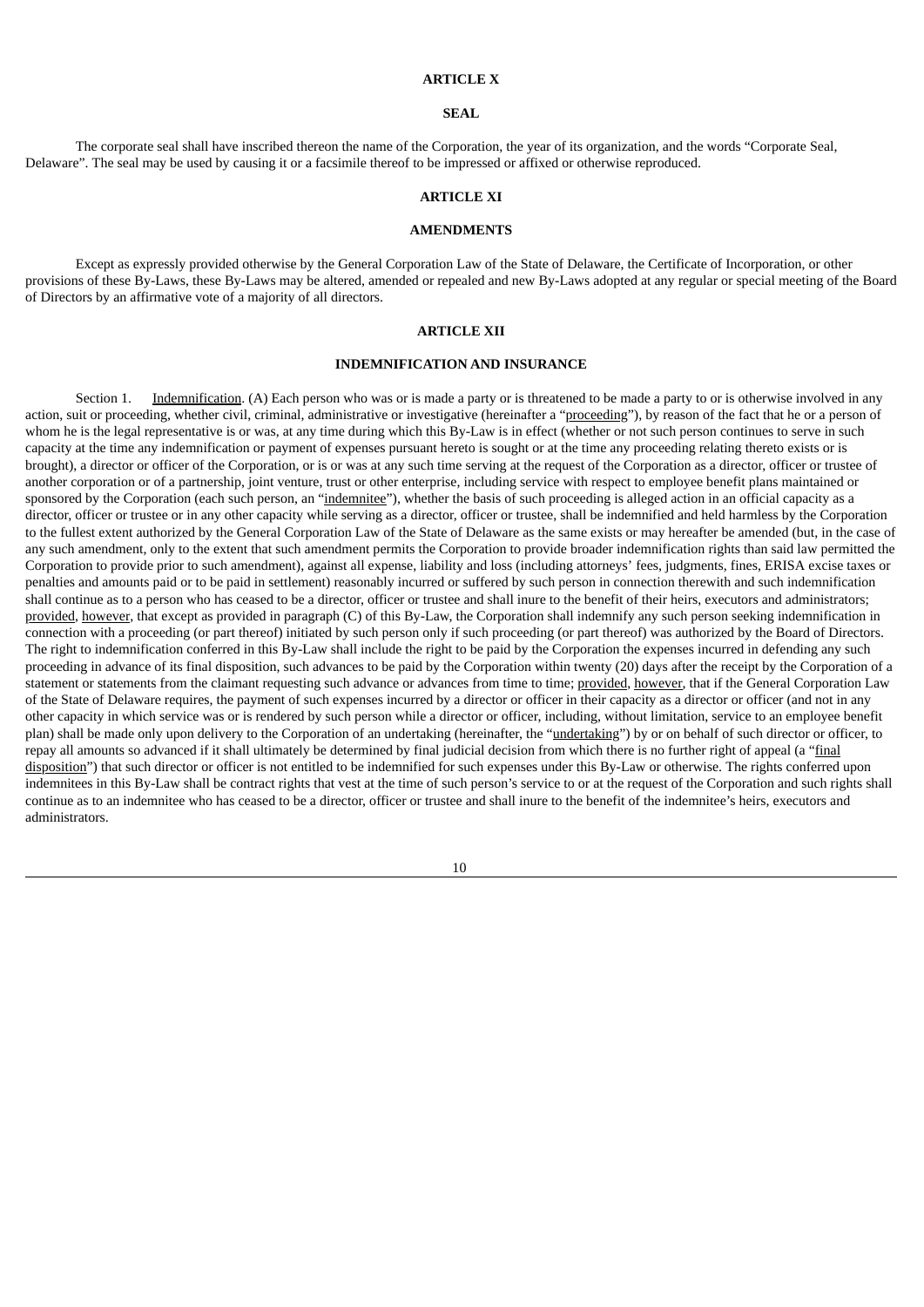(B) To obtain indemnification under this By-Law, a claimant shall submit to the Corporation a written request, including therein or therewith such documentation and information as is reasonably available to the claimant and is reasonably necessary to determine whether and to what extent the claimant is entitled to indemnification. Upon written request by a claimant for indemnification pursuant to the first sentence of this paragraph (B), a determination, if required by applicable law, with respect to the claimant's entitlement thereto shall be made as follows: (1) if requested by the claimant, by Independent Counsel (as hereinafter defined), or (2) if no request is made by the claimant for a determination by Independent Counsel, (i) by the Board of Directors by a majority vote of the Disinterested Directors (as hereinafter defined), even though less than a quorum, or (ii) by a committee of Disinterested Directors designated by majority vote of the Disinterested Directors, even though less than a quorum, or (iii) if there are no Disinterested Directors or the Disinterested Directors so direct, by Independent Counsel in a written opinion to the Board of Directors, a copy of which shall be delivered to the claimant, or (iv) if a quorum of Disinterested Directors so directs, by the stockholders of the Corporation. If it is so determined that the claimant is entitled to indemnification, payment to the claimant shall be made within ten (10) days after such determination.

(C) If a claim under paragraph (A) of this By-Law is not paid in full by the Corporation within thirty (30) days after a written claim pursuant to paragraph (B) of this By-Law has been received by the Corporation (except in the case of a claim for advancement of expenses, for which the applicable period is twenty (20) days), the claimant may at any time thereafter bring suit against the Corporation to recover the unpaid amount of the claim and, if successful in whole or in part, the claimant shall be entitled to be paid also the expense of prosecuting such claim. It shall be a defense to any such action (other than an action brought to enforce a claim for expenses incurred in defending any proceeding in advance of its final disposition where the required undertaking, if any is required, has been tendered to the Corporation) that the claimant has not met the standard of conduct which makes it permissible under the General Corporation Law of the State of Delaware for the Corporation to indemnify the claimant for the amount claimed, but the burden of proving such defense shall be on the Corporation. Neither the failure of the Corporation (including the Disinterested Directors, Independent Counsel or stockholders) to have made a determination prior to the commencement of such action that indemnification of the claimant is proper in the circumstances because he has met the applicable standard of conduct set forth in the General Corporation Law of the State of Delaware, nor an actual determination by the Corporation (including the Disinterested Directors, Independent Counsel or stockholders) that the claimant has not met such applicable standard of conduct, shall be a defense to the action or create a presumption that the claimant has not met the applicable standard of conduct.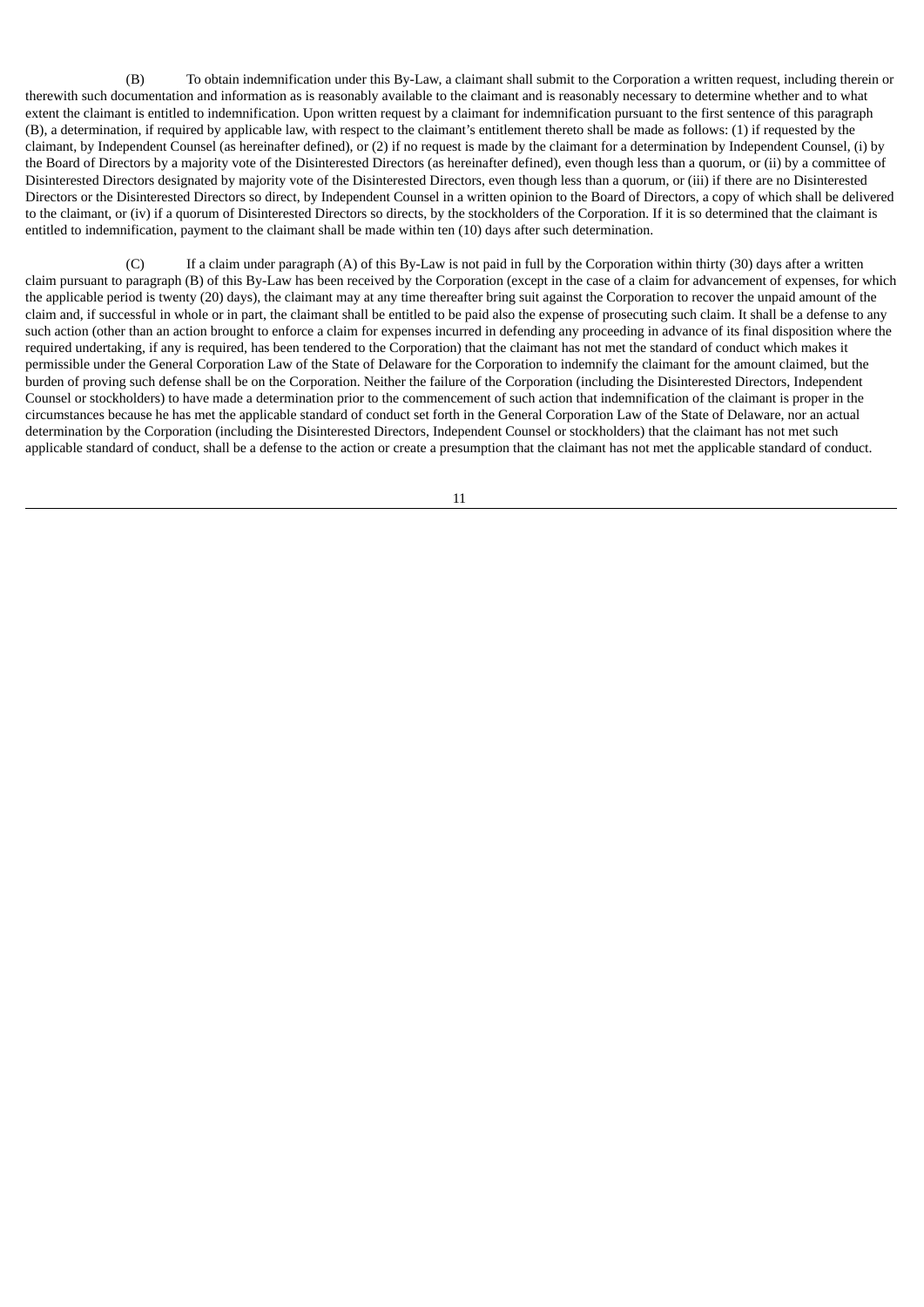(D) If a determination shall have been made pursuant to paragraph (B) of this By-Law that the claimant is entitled to indemnification, the Corporation shall be bound by such determination in any judicial proceeding commenced pursuant to paragraph (C) of this By-Law.

(E) The Corporation shall be precluded from asserting in any judicial proceeding commenced pursuant to paragraph (C) of this By-Law that the procedures and presumptions of this By-Law are not valid, binding and enforceable and shall stipulate in such proceeding that the Corporation is bound by all the provisions of this By-Law.

(F) The right to indemnification and the payment of expenses incurred in defending a proceeding in advance of its final disposition conferred in this By-Law (i) shall not be exclusive of any other right which any person may have or hereafter acquire under any statute, provision of the Certificate of Incorporation, By-Laws, agreement, vote of stockholders or Disinterested Directors or otherwise and (ii) cannot be terminated by the Corporation, the Board of Directors or the stockholders of the Corporation with respect to a person's service prior to the date of such termination. Any amendment, modification, alteration or repeal of this By-Law that in any way diminishes, limits, restricts, adversely affects or eliminates any right of an indemnitee or their successors to indemnification, advancement of expenses or otherwise shall be prospective only and shall not in any way diminish, limit, restrict, adversely affect or eliminate any such right with respect to any actual or alleged state of facts, occurrence, action or omission then or previously existing, or any action, suit or proceeding previously or thereafter brought or threatened based in whole or in part upon any such actual or alleged state of facts, occurrence, action or omission.

(G) The Corporation may, to the extent authorized from time to time by the Board of Directors, the Chairman or the CEO, grant rights to indemnification, and rights to be paid by the Corporation the expenses incurred in defending any proceeding in advance of its final disposition, to any current or former employee or agent of the Corporation to the fullest extent of the provisions of this By-Law with respect to the indemnification and advancement of expenses of current or former directors and officers of the Corporation.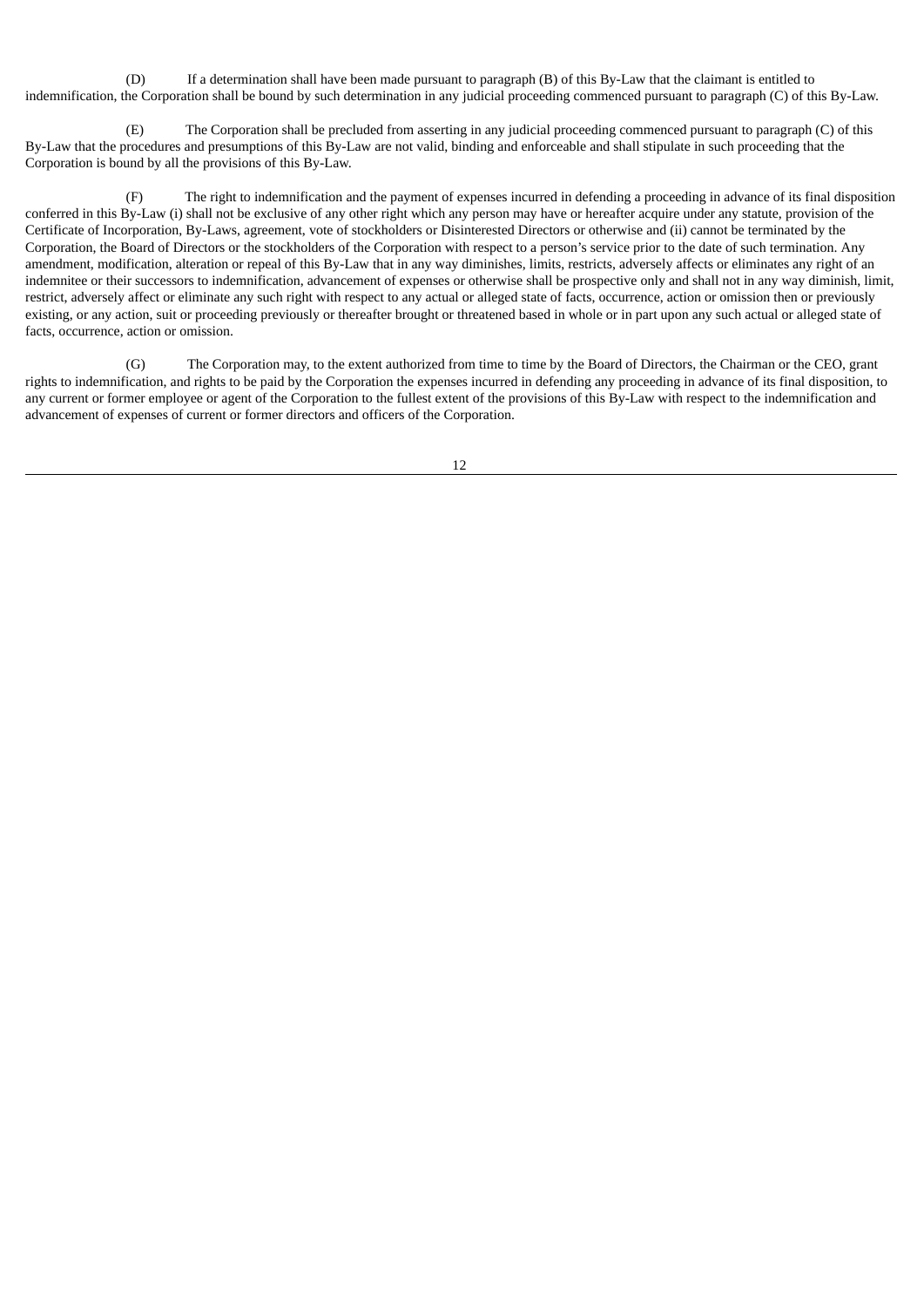(H) If any provision or provisions of this By-Law shall be held to be invalid, illegal or unenforceable for any reason whatsoever: (1) the validity, legality and enforceability of the remaining provisions of this By-Law (including, without limitation, each portion of any paragraph of this By-Law containing any such provision held to be invalid, illegal or unenforceable, that is not itself held to be invalid, illegal or unenforceable) shall not in any way be affected or impaired thereby; and (2) to the fullest extent possible, the provisions of this By-Law (including, without limitation, each such portion of any paragraph of this By-Law containing any such provision held to be invalid, illegal or unenforceable) shall be construed so as to give effect to the intent manifested by the provision held invalid, illegal or unenforceable.

(I) For purposes of this By-Law:

"Disinterested Director" means a director of the Corporation who is not and was not a party to the matter in respect of which indemnification is sought by the claimant.

(ii) "Independent Counsel" means a law firm, a member of a law firm, or an independent practitioner, selected by the Disinterested Directors, that is experienced in matters of corporation law and shall include any person who, under the applicable standards of professional conduct then prevailing, would not have a conflict of interest in representing either the Corporation or the claimant in an action to determine the claimant's rights under this By-Law.

(J) Any notice, request or other communication required or permitted to be given to the Corporation under this By-Law shall be in writing and either delivered in person or sent by telecopy, telex, telegram, overnight mail or courier service, or certified or registered mail, postage prepaid, return receipt requested, to the Secretary of the Corporation and shall be effective only upon receipt by the Secretary.

Section 2. Insurance. The Corporation may maintain insurance, at its expense, to protect itself and any current or former director, officer, employee or agent of the Corporation and any current or former director, officer, trustee, employee or agent of another corporation or of a partnership, joint venture, trust or other enterprise, including any person who serves or served in any such capacity with respect to any employee benefit plan maintained or sponsored by the Corporation, against any expense, liability or loss, whether or not the Corporation would have the power to indemnify such person against such expense, liability or loss under the General Corporation Law of the State of Delaware.